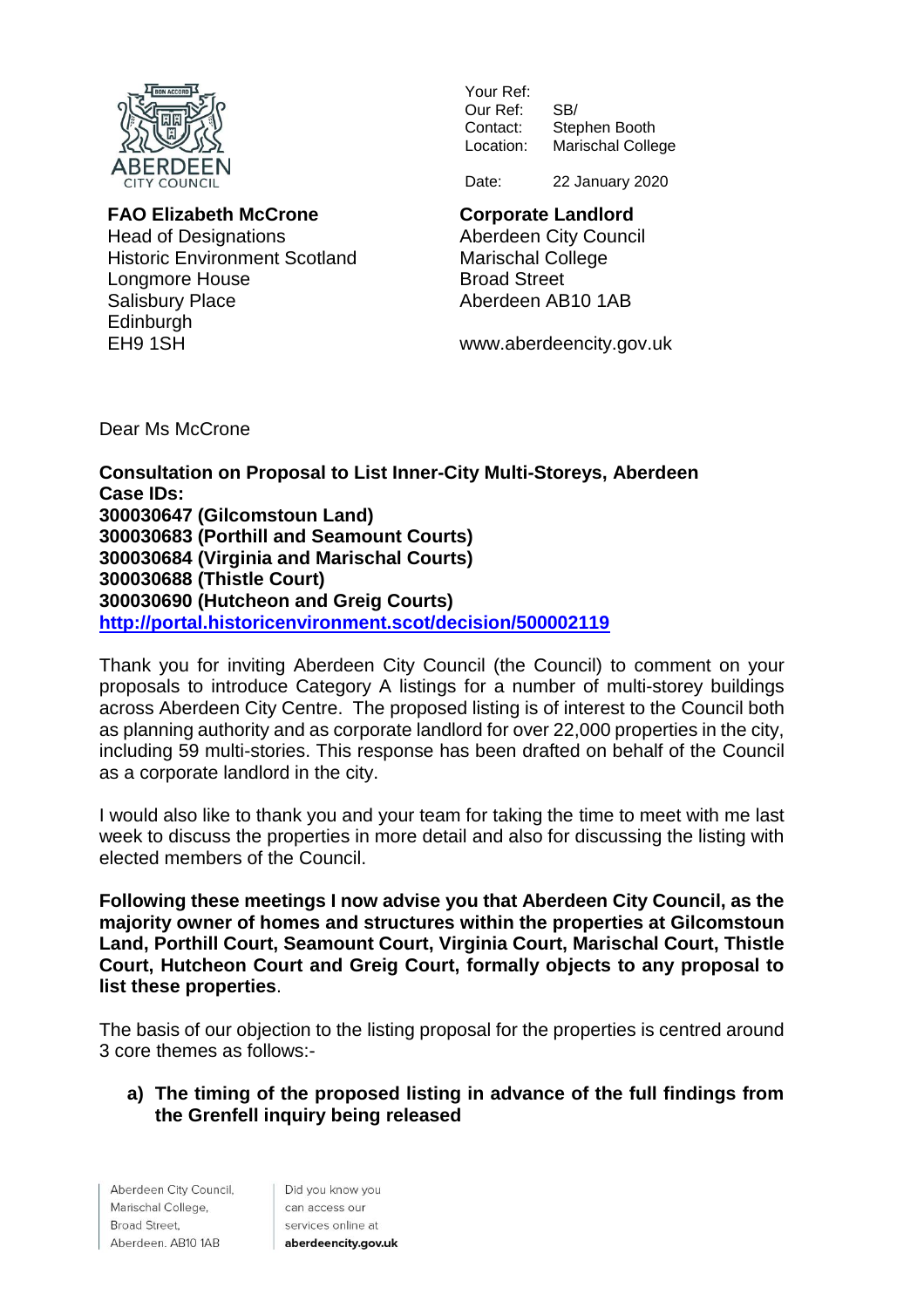At this time there are significant inquiries and reports ongoing following the tragic events at Grenfell Tower in London. Whilst multi-storey buildings in Scotland have been constructed to different standards than those in England, these enquiries are ongoing and we consider it prudent for all parties, including Historic Environment Scotland, to understand the outcomes from these inquiries in order that all parties can take a considered view and respond to any future recommendations that may arise from either the enquiry, or from the Ministerial working group on buildings and fire safety, which has been established in Scotland.

[https://www.gov.scot/groups/ministerial-working-group-building-and-fire](https://www.gov.scot/groups/ministerial-working-group-building-and-fire-safety/)[safety/](https://www.gov.scot/groups/ministerial-working-group-building-and-fire-safety/)

Whilst Category A listing may not necessarily restrict any future works that may be required, we are concerned that it may result in a requirement for additional applications and negotiations over those works which will result in delays and increase the costs and deliverability of any proposals Aberdeen has a disproportionately high number of multi-stories reflecting the housing solution progressed post-war in the city and therefore will be disproportionately affected by recommendations from the national inquiry arising from Grenfell.

We would suggest that any decision on listing the Aberdeen properties in question be deferred until there is an outcome to the national inquiry.

## **b) Special architectural or historical significance**

The report of handling is not clear on the detail around specifically what features contribute to the buildings being 'outstanding examples' of special architectural or historic interest and particularly why all 8 are being considered rather than testing a particular example first. Without this information, it is difficult for us to formulate an opposing view to the grounds for "special interest". The absence of this information has compromised our ability to appeal.

## **c) Current challenges with properties**

Investigations being undertaken by your organisation are timely in so far as the Council has been undertaking work itself over the last few months to enable to plan the future of the buildings in question and understand the level of investment required to allow them to continue to provide the type and standard of accommodation we would expect our tenants to experience over the coming years.

Due to particular issues with balcony balustrades, where repair and improvements must be undertaken, much of this research has been centered around Gilcomstoun Land. Given the similarities in construction and detailing, we would anticipate the outcomes being replicated across the property portfolio in question.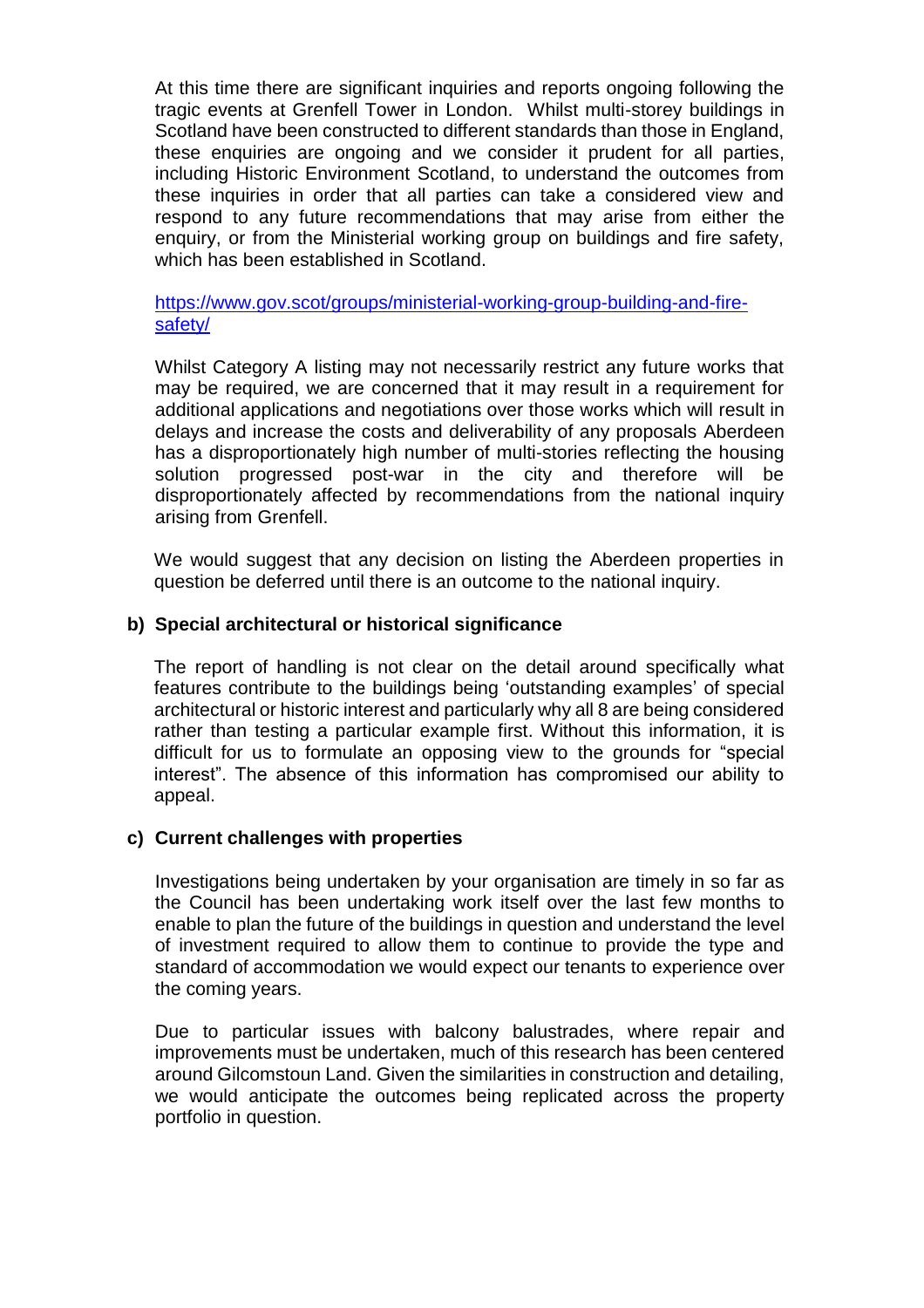Whilst there may be a degree of flexibility in the future should the buildings be listed, you should be aware of the current challenges the buildings have. Many of these are likely only to be resolved with significant alterations to the building fabric and aesthetics. These challenges include, but are not limited to:-

- 1. Structural defects to façade, including balcony fixings;
- 2. Poor thermal performance of existing building fabric;
- 3. Substandard heating, and energy performance;
- 4. Failing to meet changing compliance requirements such as the Energy Efficiency Standard for Social Housing (EESSH);
- 5. Structural limitations of existing structure; including thin floor slabs, low ceiling and challenges with imposing additional design requirements to existing slabs;
- 6. Fire and life safety risks, one main stair core and external balcony egress route;
- 7. Layouts not meeting homes for varying needs;
- 8. Layouts not sustaining a change of demographics addressing aging population;
- 9. Layouts are not wheelchair accessible.

As discussed, the Council, as a landlord, has undertaken significant work around Gilcomstoun to consider the challenges faced by maintaining these properties to an acceptable and accessible standard. In our conversations you have indicated a strong desire to work with the Council to understand the issues, policies and works that may be considered to resolve them. We would suggest that consideration is given to this and further workshops take place to discuss these issues prior to any decision being made in relation to a potential listing.

In addition to our appeal, we seek further clarification from Historic Environment Scotland on two further points:

Firstly, we seek clarification on the rationale for listed all eight buildings over the five sites simultaneously. We consider it would be prudent, for example, to delay listing until all environmental factors are understood and one example could be then thoroughly tested in partnership with Historic Environment Scotland. This would allow all parties to be fully cognisant of all issues relating to actual listing and subsequent management of the buildings before a final decision is made.

Secondly, we seek clarification on the extent of consultation with residents in the affected properties which Historic Environment Scotland has undertaken and whether any wider public consultation has been undertaken, specifically with Aberdeen residents, as to the architectural or other interest in the properties.

I trust the above clearly outlines the concerns of the Council and will be given your full consideration prior to any decision on a listing being made.